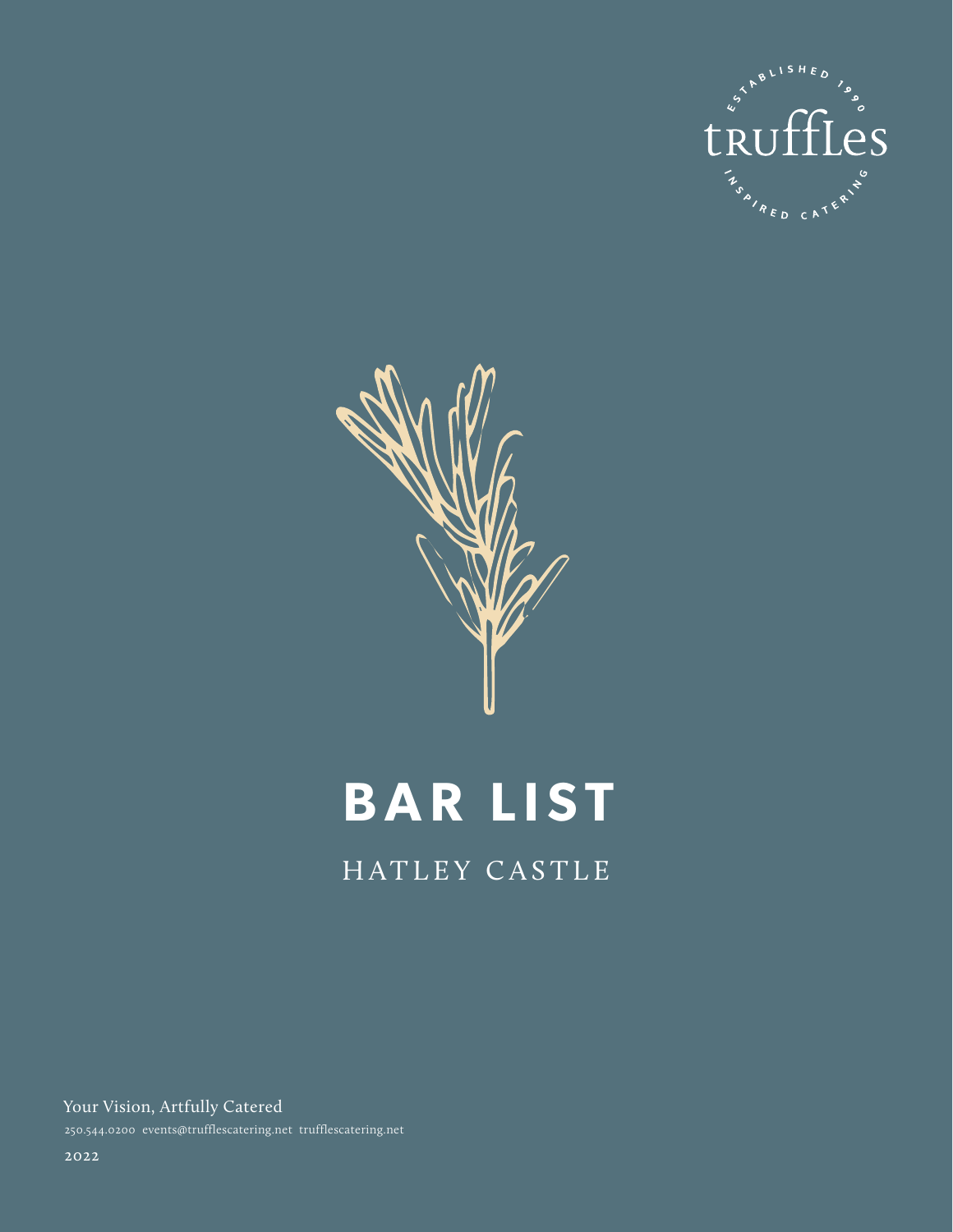# **Wine**

| House Wine Glass                  |  |
|-----------------------------------|--|
| Winemakers, Okanagan, $BC$ \$8.25 |  |

# **Beer**

| Selection of Domestic Beer \$7.75 |  |
|-----------------------------------|--|
|                                   |  |
|                                   |  |
|                                   |  |
| Soft Drinks & Juice  \$4          |  |

# **Spirits**

| Select one category:   |
|------------------------|
| Premium                |
| Tanqueray Gin          |
| Ketel One Vodka        |
| Bacardi Light/Dark Rum |
| Johnnie Walker         |
| Bulleit Bourbon        |
| \$8                    |

#### Local Libations

| Ampersand Vodka          |       |
|--------------------------|-------|
| Sheringham Seaside Gin   |       |
| DEVINE Honey Shine (Rum) |       |
| BEARFACE Whisky 7 Year   |       |
| Empress 1908 Gin         |       |
| Single Malt Whiskey      |       |
|                          | \$9.5 |

*Pricing includes applicable taxes. Operations fee not included.*

# CASH BAR: HOSTED BAR:

# **Wine**

| House Wine Glass               |  |
|--------------------------------|--|
| Winemakers, Okanagan, BC\$7.25 |  |

## **Beer**

| Selection of Domestic Beer \$7 |
|--------------------------------|
|                                |
|                                |
|                                |
|                                |

# **Spirits**

| Select one category:   |  |
|------------------------|--|
| Premium                |  |
| Tanqueray Gin          |  |
| Ketel One Vodka        |  |
| Bacardi Light/Dark Rum |  |
| Johnnie Walker         |  |
| Bulleit Bourbon        |  |
|                        |  |

#### Local Libations

| Ampersand Vodka          |  |
|--------------------------|--|
| Sheringham Seaside Gin   |  |
| DEVINE Honey Shine (Rum) |  |
| BEARFACE Whisky 7 Year   |  |
| Empress 1908 Gin         |  |
| Single Malt Whiskey      |  |
|                          |  |

*Pricing subject to applicable taxes and operations fee.*

# BAR 2/5**CASH OR HOSTED BAR** CASH OR HOSTED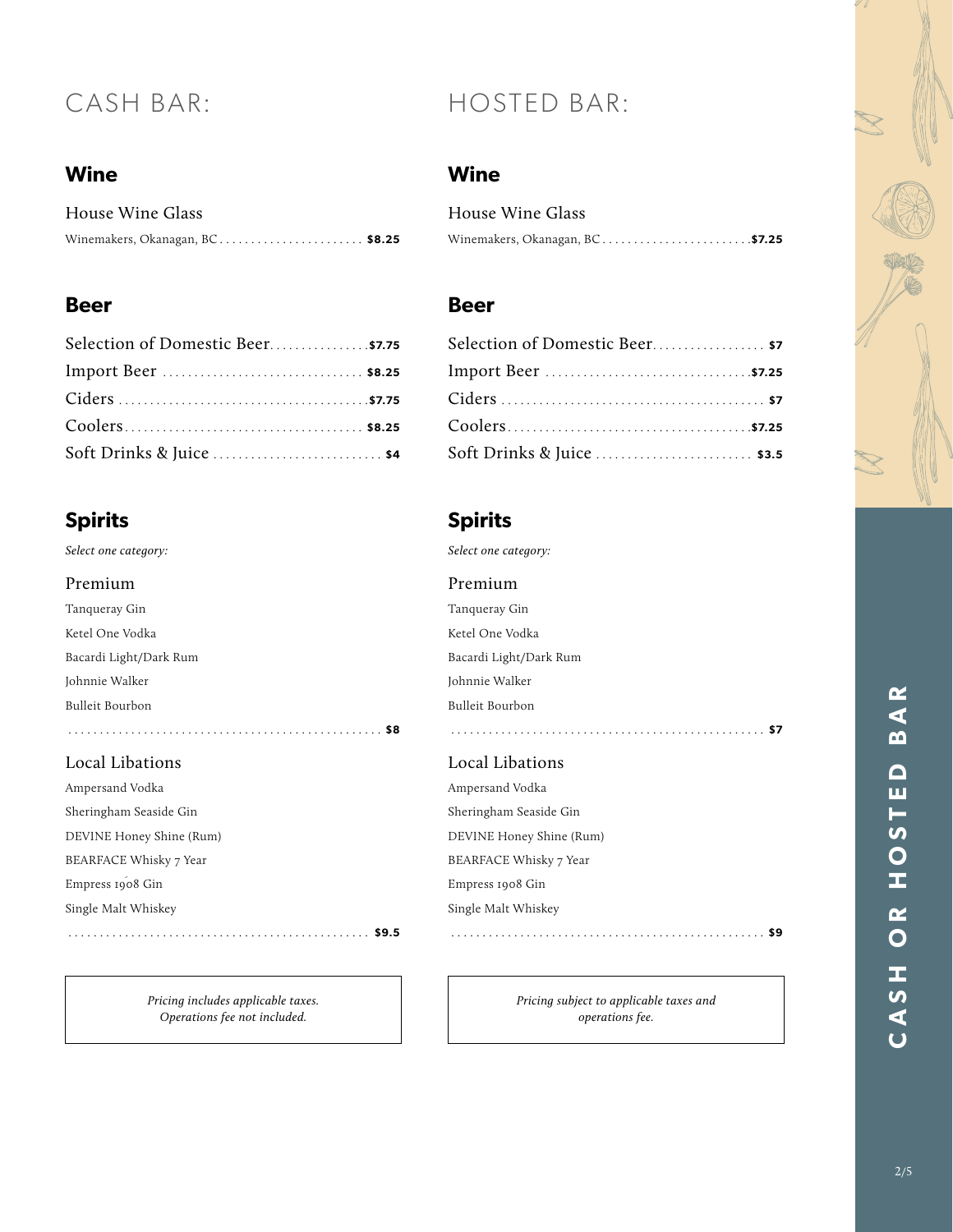# **Enhance Your Hosted Bar**

**with an Artfully Crafted Cocktail**

*Select up to two cocktails to add to your hosted bar offering:*

#### Island 75

| Sheringham gin, Unsworth Charme de l'île, simple syrup, |  |
|---------------------------------------------------------|--|
|                                                         |  |

#### Pimm's Cup

| Pimm's, Sprite and soda, garnished with cucumber, lemon, |
|----------------------------------------------------------|
|                                                          |

#### Sea Cider Sangria

| Sea Cider Pippins and apple brandy garnished with apple |  |
|---------------------------------------------------------|--|
|                                                         |  |

#### Whiskey Sour

| Bourbon, fresh lemon, foam and simple syrup, garnished with |  |  |
|-------------------------------------------------------------|--|--|
|                                                             |  |  |

#### Pink Lady

| Gin, housemade pomegranate grenadine, foam, Truffles |  |
|------------------------------------------------------|--|
|                                                      |  |

# **Spiritfree Cocktails**

*Add one to your hosted bar offering:*

#### Lumette Fizz

Lumette non-alcoholic gin, elderflower soda, tonic and squeeze of lime garnished with lemon wheel . . . . . . . . . . . . **\$8**

#### Paloma

Grapefruit juice, rosemary simple syrup and soda; garnished with a rosemary sprig . . . . . . . . . . . . . . . . . . . . . . . **\$8**

*(Add vodka or gin for* **\$5***)*

*Pricing subject to applicable taxes and operations fee.*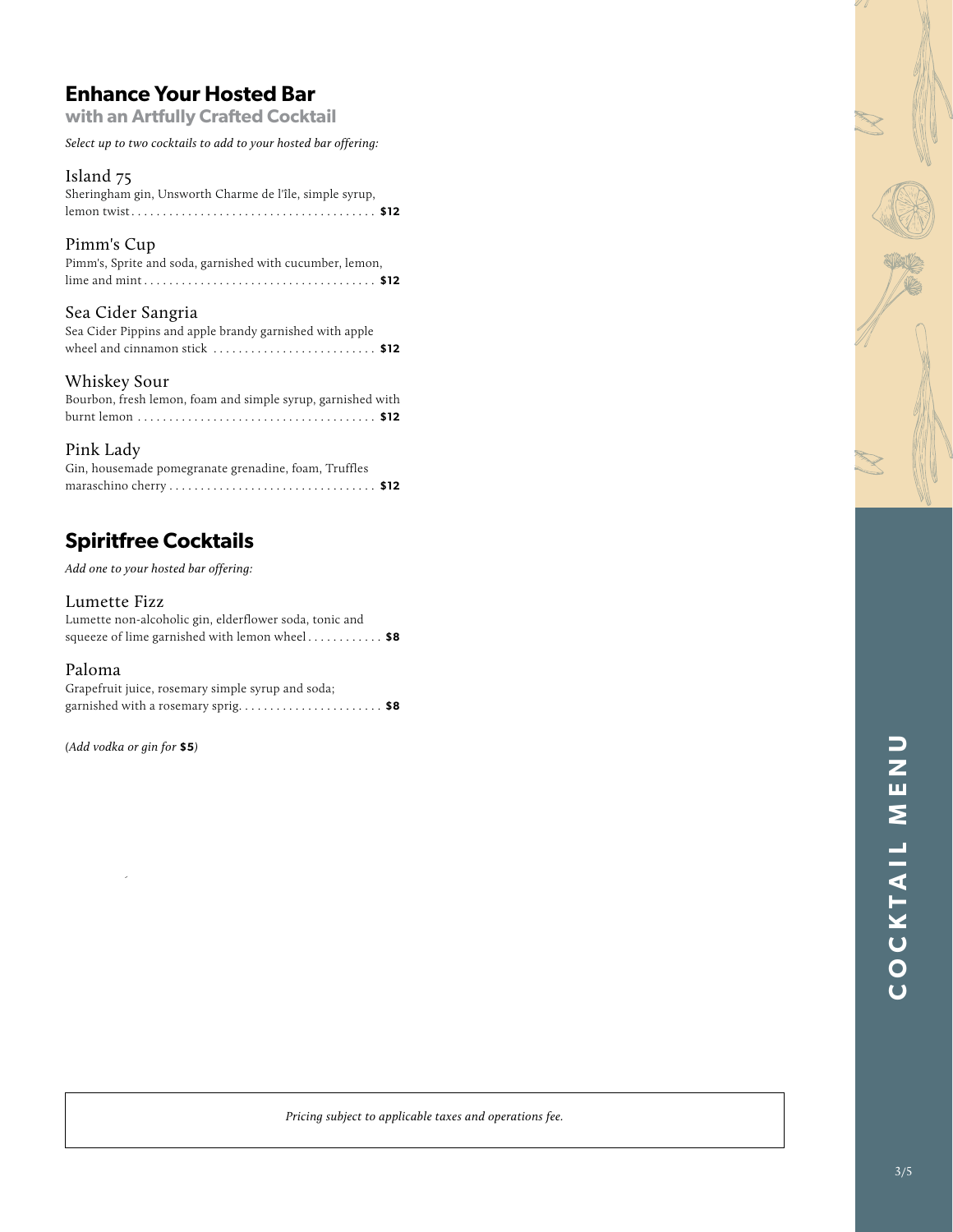# **White Wine**

| The Winemaker's House             |  |
|-----------------------------------|--|
| Church & State Chardonnay         |  |
| Five Vineyards Chardonnay         |  |
| Mission Hill Sauvignon Blanc      |  |
| Cedar Creek Gewürztraminer        |  |
| Matua Hawke's Bay Sauvignon Blanc |  |

# **Rosé**

| The Winemaker's House Rosé |  |
|----------------------------|--|
|                            |  |

# **Sparkling Wine**

| Church & State Muscat Frizzante<br>VQA, Vancouver Island, BC  \$50 |
|--------------------------------------------------------------------|
| Pergolo Prosecco Extra Dry                                         |
| Unsworth Vineyards Charme De l'île Rosé                            |
|                                                                    |

### Veuve Clicquot Brut Champagne, France . . . . . . . . . . . . . . . . . . . . . . . . . . . . . . . **\$160**

# **Red Wine**

| The Winemaker's House                    |
|------------------------------------------|
| Cedar Creek Merlot                       |
| Mission Hill Cabernet Merlot             |
| <b>Ramification Cellars Pinot Noir</b>   |
| Liberty School Cabernet Sauvignon        |
| Antinori Pèppoli Chianti Classico 'DOCG' |

*Pricing subject to applicable taxes and operations fee.*